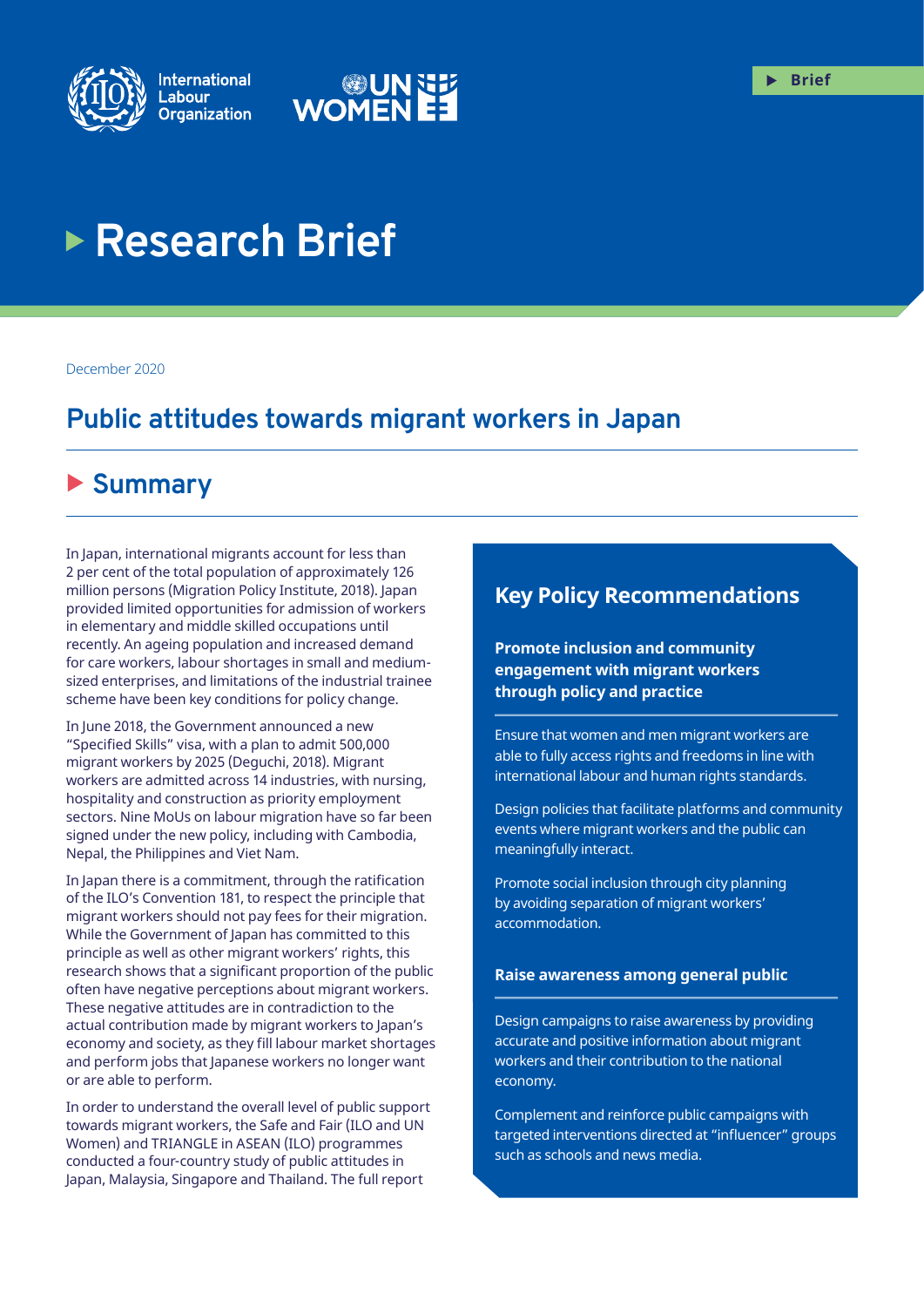

 $\overline{O}$  ILC

can be found at: [https://www.ilo.org/asia/publications/](https://www.ilo.org/asia/publications/WCMS_732443/lang--en/index.htm) [WCMS\\_732443/lang--en/index.htm.](https://www.ilo.org/asia/publications/WCMS_732443/lang--en/index.htm) This brief highlights findings related to Japan.

The study explores public attitudes related to labour market shortages, migration and crime, social and cultural threats, equal treatment with nationals, and violence against women migrant workers. The research also inquires specifically about the domestic work sector. The survey targeted members of the Japanese aged 18–65 years, and covered all major regions. A gender quota was applied, ensuring representativeness with regards to men and women across each region.' In total, 1,051 Japanese were surveyed.

This 2019 study confirms that people who know and engage with migrant workers on a personal level are more likely to be supportive of migrants and have a positive attitude towards them. People with limited or no interaction with migrant workers are less supportive.

The study finds that positive public support exists for policy initiatives aimed at supporting women migrant workers, especially related to ending violence against women and improved working conditions for domestic workers. This tends to show that focused attention towards a particular group of migrant workers and specific issues concerning those workers can help generate more public support.

The findings suggest that programmes and policies must further encourage interaction and community engagement with migrants, and must discourage exclusion, isolation and discrimination.

#### **Leverage the positive public support for women migrant workers**

Design policies to address violence against women migrant workers and ensure that pregnant women migrant workers have access to maternity leave.

Design and enforce regulations aimed at improving the working conditions of women migrant domestic workers, as well as ratification of the Domestic Workers Convention, 2011 (No. 189).



© ILO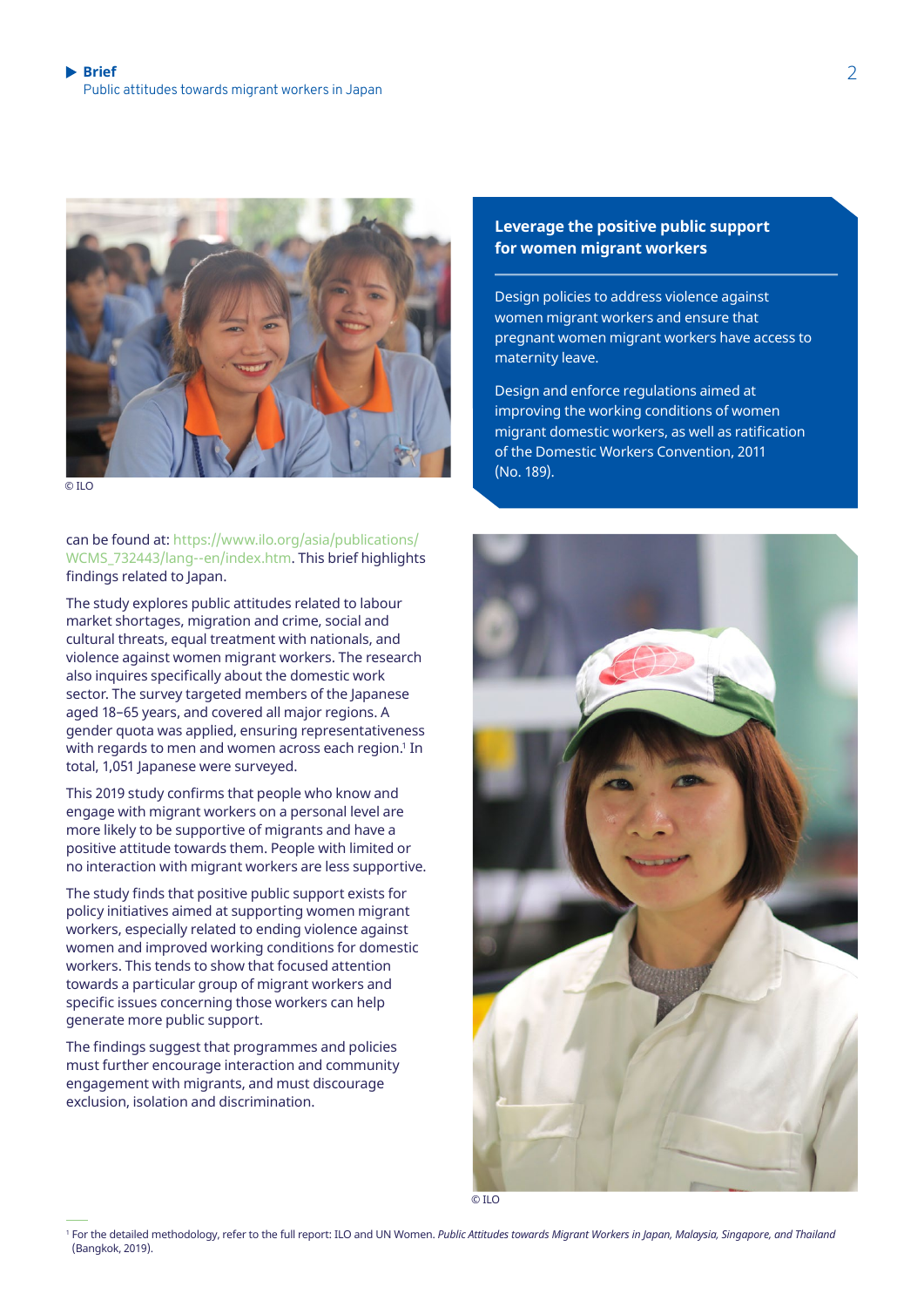# X **Findings**

### Public support for migrant workers

### Labour market shortages: Need for migrant workers

Migrants fill labour shortages in key sectors – such as manufacturing, domestic and care work, services, and agriculture. In Japan, 85 per cent of employers say they have difficulty filling vacancies. However, Japan's immigration policy has historically allowed skilled migrant workers but restricted the employment of "lowskilled" migrant workers, allowing entry primarily only through the Technical Intern Training Programme. In 2018, a new immigration law was passed, opening a visa scheme to allow entry to manual workers, who can stay for five years with visa renewal options.

Despite clear labour market shortages, as well as the economic gains to be made from labour migration, not all of the public are convinced of the need for migrant workers in Japan. The study survey shows that a significant minority of the Japanese public say that:

- The country does not need "low-skilled" migrant workers (35 per cent ).
- Migrant workers are a drain on the economy (32 per cent ).
- Migrant workers have an overall negative effect on the economy (25 per cent) (see figures 1 and 2).

When asked if respondents have spoken (in the last 12 months) or would speak to friends or colleagues about some positive contribution migrant workers make, only 23 per cent of Japanese respondents answered positively. The low proportion of migrants in Japan may mean that there have not yet been opportunities for many nationals to see and understand what migrants' positive contributions are.

### Migration and crime: Unfounded fears

There is little evidence to back up the claim that migrant workers are more likely to commit crimes than the rest of the population. However, a significant minority of Japanese public believe that migrant workers do commit more crimes (see figure 1):

- 44 per cent say that migrants commit a high number of the crimes.
- 52 per cent say that they thought crime rates had increased due to migration.

### Social inclusion versus social and cultural threats

This study found a sizeable minority of the Japanese public tends to believe that migrant workers are a threat to the country's culture and heritage, and say migrant workers have a poor work ethic and cannot be trusted (see figure 1).

More concerning is that the majority of Japanese do not appear willing to actively engage in public behaviours to enable the inclusion of migrants, with the survey finding:

- 39 per cent say they had or would help a migrant integrate into their community or get ahead in their work; and
- 26 per cent say they had spoken or would speak out against someone who was saying offensive things about migrants.

#### **Figure 1. Attitudes about migrant workers - Support for the following statements (%)**

Our country does not need "low-skilled" migrant workers Migrants commit a high number of crimes Migrants workers have a poor work ethic and cannot be trusted Migrant workers are a drain on the national economy The influx of migrant workers threatens our culture and heritage 75 50  $25$  $\Omega$ 100  $\overline{41}$ 34  $\overline{44}$ 35 32

#### **Figure 2. Misconceptions about migrant workers - Support for the following statements (%)**

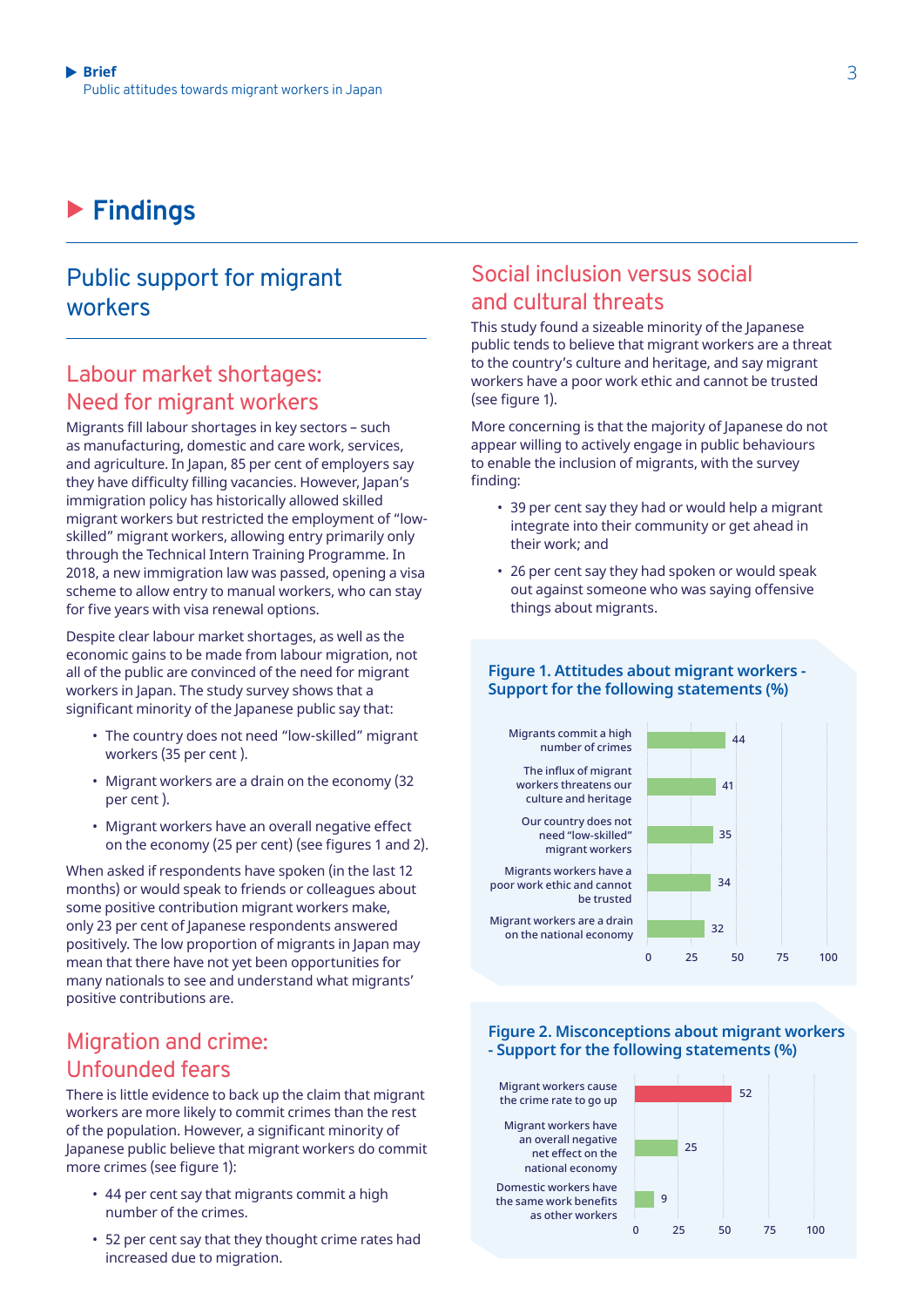### Equal treatment of migrant workers

Equality of treatment is enshrined in international human rights instruments and labour standards. This study showed that belief in equality of treatment is not necessarily the norm in terms of public attitudes towards migrant workers.

Substantial minorities of the Japanese public surveyed are of the view that:

- If migrant workers are exploited, they have themselves to blame.
- Migrant workers should not receive the same salary and benefits as national workers.
- Migrant workers should nor receive the same work conditions.

But a majority of the Japanese respondents expressed the view that migrant workers should not have any rights at work if they are in irregular status (figure 3).

These attitudes indicate that many citizens hold a fundamental view that migrant workers should be treated differently. Discrimination is therefore a problem that needs to be tackled through law enforcement as well as through efforts to influence social norms and attitudes.

#### **Figure 3. Attitudes on equal treatment of migrant workers - Support for the following statements (%)**



### Treatment of women migrant workers

When asked whether women migrant workers specifically should have equal wages with women nationals doing the same job, a majority supported this (figure 4).

In Japanese law, women migrant workers are protected from pregnancy discrimination. The majority of the public (66 per cent) do support offering maternity leave to migrant women. Yet, on the other hand, a majority of survey respondents do not support women migrants being allowed to work while pregnant (figure 4), a contradiction in sentiment that also apparently stands in opposition to national labour law.



### Violence against women migrant workers

As outlined in the United Nations' 2017 Report of the Secretary-General on Violence against Women Migrant Workers,

Migration can foster women's empowerment and, through new opportunities and personal expansion, improve their agency and autonomy, yet the feminized, informal sectors in which many migrant women work are characterized by low wages, poor working conditions, limited labour and social protections, and exposure to physical and sexual violence.

Prevention and services to assist women migrant victims of violence were the issues for which the surveyed Singaporean public gave their strongest support. A strong majority of the public supports stronger law enforcement to reduce violence against migrant) women (67 per cent), and also supports migrant women having access to shelters if they experience violence (68 per cent) (figure 5).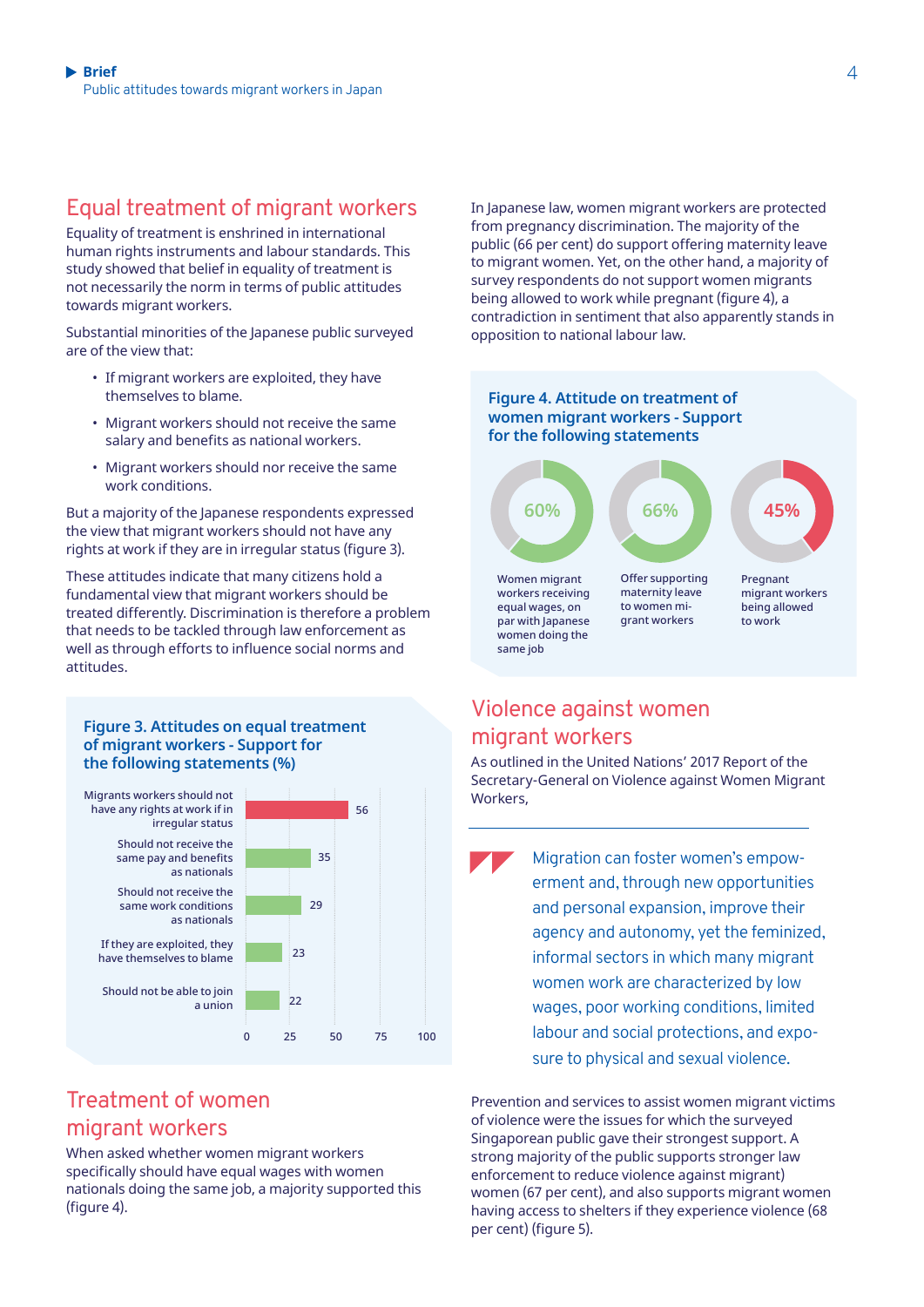Harnessing this strong public support for freedom from violence for migrant women and turning it into law and action is imperative, especially at a moment when governments, trade unions and employers, with the full support of CSOs, around the world have come together to adopt new international instruments to counter violence. The June 2019 International Labour Conference adopted the Violence and Harassment Convention (No. 190) and Recommendation (No. 206), 2019, which recognize the right of everyone to a world of work free from violence and harassment.

Whether migrating through regular or irregular channels, women migrant workers can face the risk of violence and abuse from intermediaries and employers, as well as from partners and others. They experience intersectional forms of discrimination based on multiple identities, including job sector, class, gender, sexual orientation, nationality, legal status, age, pregnancy status, marital status and language, among others. Women migrant survivors of violence face multiple challenges while seeking justice or accessing essential services. Because of little access to protection and support services, absence of protection orders, limited referral networks and coordination mechanisms, lack of language interpreters, as well as fear of deportation or of losing their jobs, many migrant women suffer in silence.

Therefore, services must be available regardless of migration status, and in sufficient quantity and quality, and these services need to respond in ways that integrate human rights, cultural sensitivity and respect for survivors' choices. Key components of response are high-quality, accessible survivor-centred (for instance, non-judgmental) services by health actors, police and justice, and social services. Effective coordination is also paramount, as services cannot keep survivors safe and support healing when they work in isolation.

Migrants who experience violence face barriers to reporting it. Women migrant workers may also struggle to access services due to perceptions around their respectability or due to victim blaming. Pervasive negative attitudes can also further isolate migrant women, restricting their movement and preventing them from seeking support due to fear of reprisals. In Japan, however, 43 per cent of Japanese respondents believed migrant workers who experience violence would report the abuse.

**Figure 5. Addressing violence against women - Support for the following statements**



### Domestic workers: Same treatment, better protections

The Japanese public also strongly support improved labour conditions of domestic workers, though respondents who employ domestic workers are less supportive. Overall figures show that 64 per cent support better labour conditions for domestic workers, and 72 per cent also support recognition of care work as a formal profession.

This public support does not appear to translate, however, into decent work conditions and the provision of work entitlements. The survey asked Japanese respondents if they employ a domestic worker in their home, and if so, asked them about the working conditions they provide to their employees. Employers were presented with a list of eight entitlements they might provide to domestic workers (such as paid leave, overtime pay, ability to hold their passports or a phone, or a day off per week), and Japanese employers report a very low rate of rights-based provisions - an average of one entitlement to their domestic worker employees. This is the lowest level among the three countries surveyed (Japan, Malaysia, Singapore and Thailand), and presents serious rights concerns. Some 43 per cent of Japanese employers said they do not provide any entitlements to domestic workers. The most commonly provided entitlement is paid leave, and the most commonly denied entitlements are access to workers' passports and mobile phones (figure 6).

On the question of whether they would advise a friend to pay the cost of a domestic workers' work permit, not more than 40 per cent said they would advise to do so. This indicates costs may be being passed on to workers.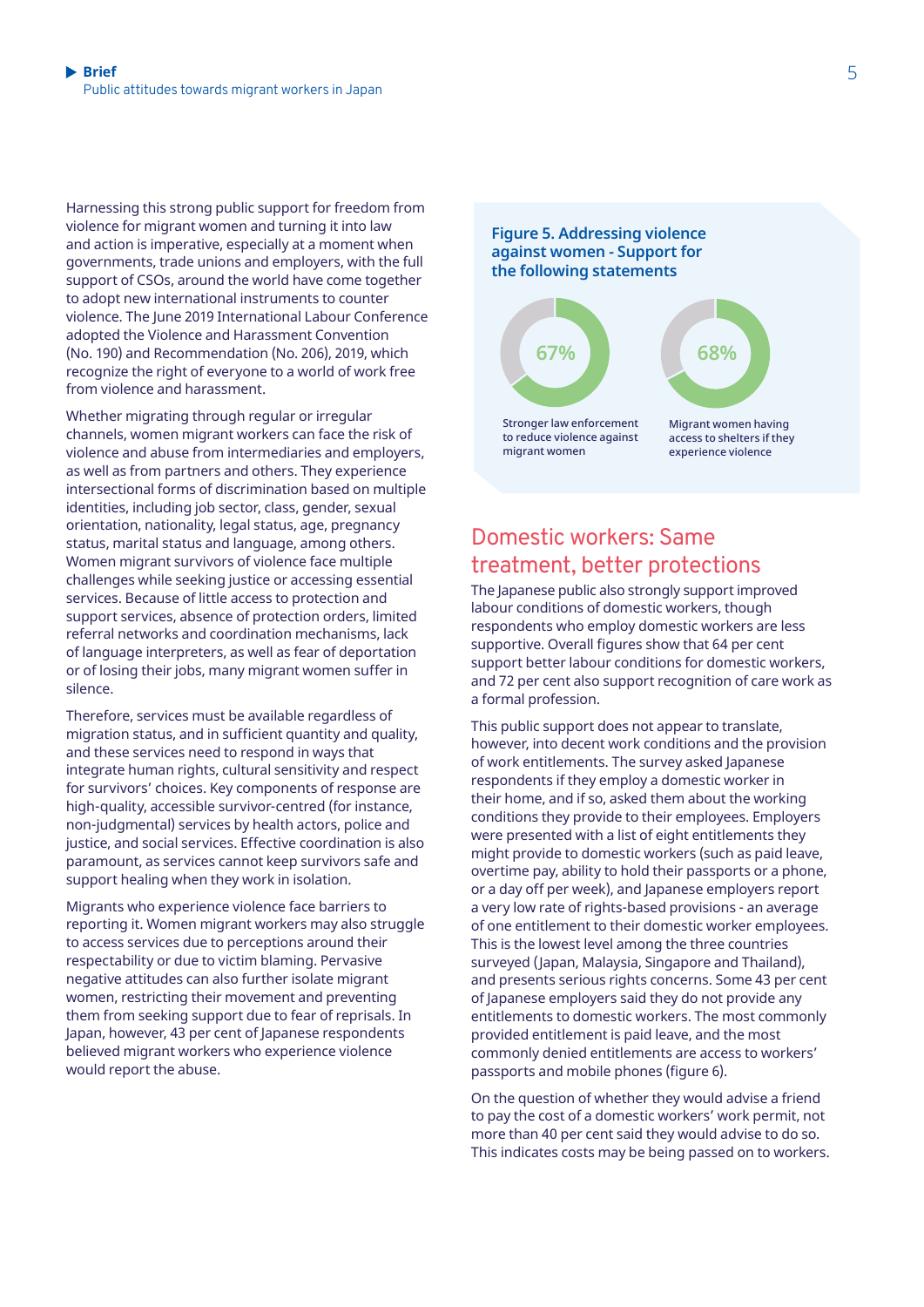#### **Figure 6. Work entitlements provided to migrant domestic workers by surveyed employers (%)**



Base: Japanese employers of migrant domestic workers, n=233

# Factors that correlate with public support for migrant workers

### Frequency and type of interaction with migrant workers

The study explored whether demographic variables correlated with public support for migrant workers and found that they are not strongly associated. Instead of demographic variables, frequency and quality of interaction with migrant workers are a strong predictor of support for migrant workers generally.

Japanese respondents with regular interaction with migrant workers - and who also have friends or work colleagues who are migrant workers, employ migrant workers or supervise staff who are migrant workers have more support for migrant workers.

Japan-based respondents report the lowest level of encounters with migrant workers, with 53 per cent saying they have never encountered a migrant worker, and 32 per cent saying they have only occasionally (figure 7).

Japanese respondents who have encounters with migrant workers were asked to describe the type of relationship they have had with them. Such relationships are generally weak, with a majority of respondents who have encountered migrant workers saying they do not know them at all. That means, nearly four in five people in Japan do not know any migrant workers personally. A much smaller proportion of respondents report knowing migrant workers personally, and in most cases, they are acquaintances (figure 8).

It is critical, therefore, to encourage more interaction between Japanese communities and migrant workers. Decreasing the distance between nationals and migrant workers requires a multi-pronged approach including city planning, workplace inclusion, community platforms, and changes to laws and policy to ensure there are no exclusions or "special rules" that keep migrant workers from enjoying fair and equal treatment.



#### **Figure 8. Type of relationship with migrant workers, 2010 and 2019 (%)2, 3**



<sup>2</sup> Only includes respondents who reported interactions with migrant workers (n=496).

 $\,$  Due to rounding, percentages may not precisely reflect the absolute figures.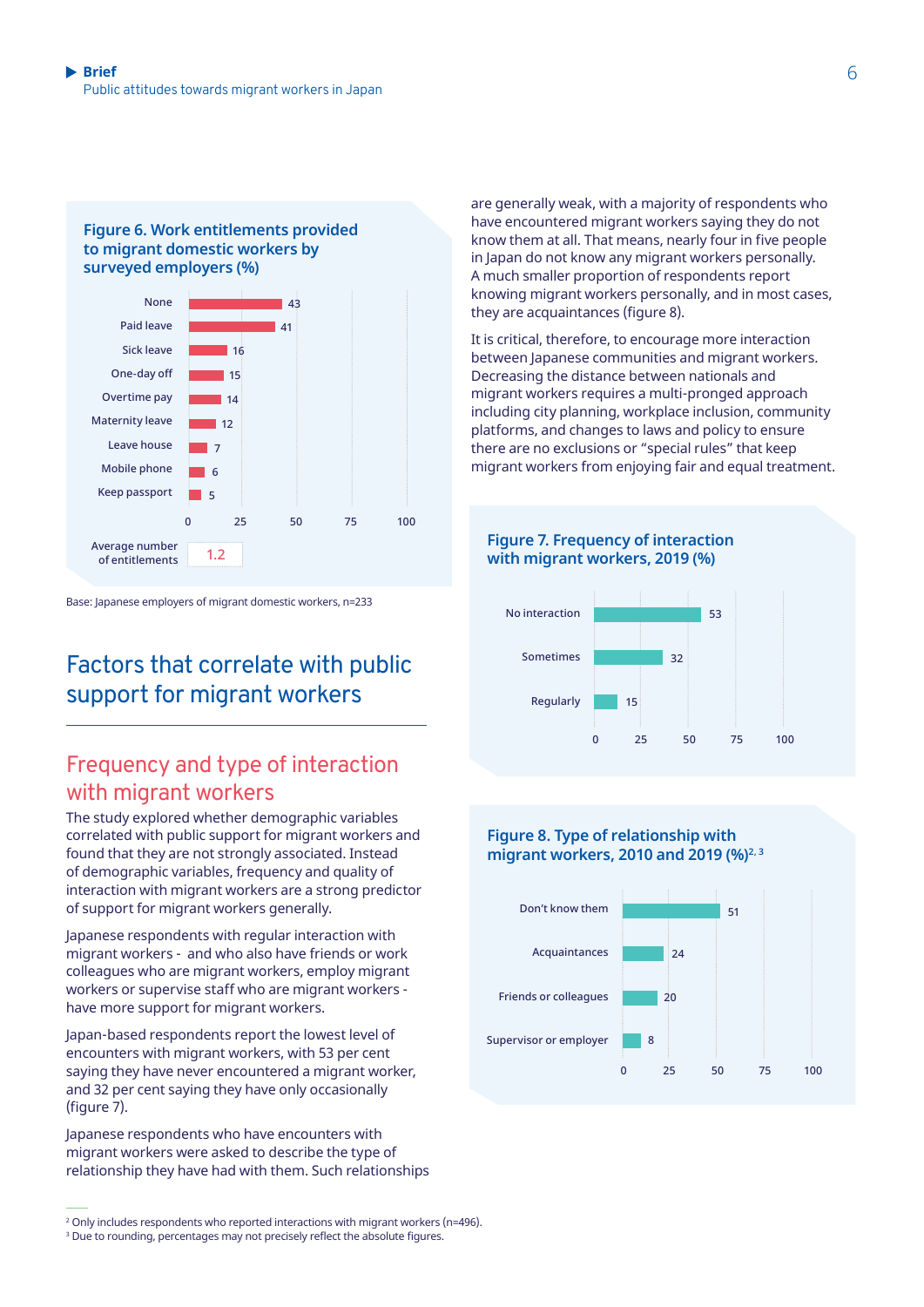

© ILO/Nguyễn ViệtThanh

### Role of news and media

Based on evidence that mass media shapes opinion about migration and drives behaviour, survey respondents were asked about the number and type of media sources they consume. The internet is the most popular medium (82 per cent). Television is a close second at 81 per cent; while newspapers are less commonly accessed with 41 per cent of the Japanese respondents reporting reading them (figure 9). Line is the most popular social media platform, followed by Facebook, YouTube, Instagram and Google+. The number of social media platforms used by Japanese respondents stands at three per person, on average.



**Figure 9. Regular use of mass media (%)**

The study finds that the more news media sources people consume, the more supportive they are ofmigrant workers, irrespective of the type of media source. Media, specifically news reports, social media and TV programmes, remain the most prominent source of information about migrant workers. The average number of news media sources regularly consumed by Japanese respondents was 2.6 per person.

Japanese respondents reported accessing a lower number of news media sources than respondents from other study countries, with 50 per cent reporting only following one news source or no news source at all.

Given the importance that the media has in shaping opinions towards migrant workers, some interviewed stakeholders highlighted that news media can distort the contribution made by migrant workers rather than showing how they contribute to the economy.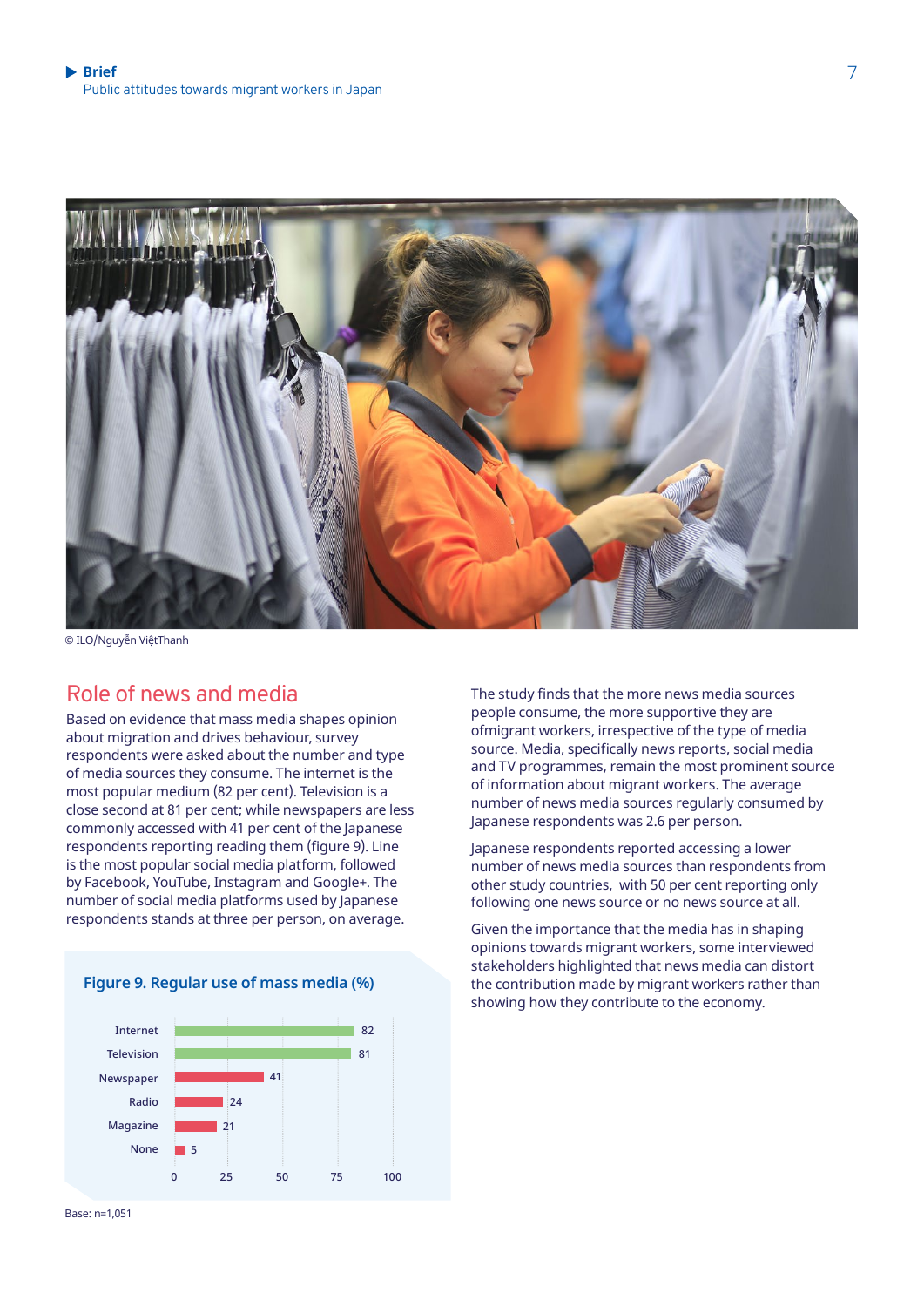# X **Recommendations**

- **1. Promote inclusion, social interaction and community engagement with migrant workers in destination countries, including through changes to policy and practice.** 
	- 1.1 Stimulate attitude changes on specific issues to tackle discrimination and barriers that prevent the fair treatment of migrant workers, especially women, and social inclusion.
		- Ensure that women and men migrant workers are able to fully access rights and freedoms in line with international labour and human rights standards.
		- Adopt policies, regulations and operating procedures that support social inclusion, including access to services, social security, schools, and health facilities, including those specialized in addressing violence and abuses.
		- City planning can promote social inclusion by avoiding separation of migrant workers' accommodation. Physical distance is a barrier that hinders migrant workers from integrating into the local community and encourages segregation and discrimination.
		- Ensure that labour migration mechanisms are accessible, affordable and not time consuming. Across all four countries, respondents said that migrant workers with regular status can adapt better than those without.
	- 1.2 Design, support and deliver policies that facilitate platforms and community events where migrant workers and the public can meaningfully interact and demonstrate the positive impact of migrant workers on societies and economies.
	- 1.3 Encourage inclusion in the workplace by working with employers and trade unions to promote the rights of migrant workers. Trade unions could promote solidarity and encourage inclusion by accepting and supporting migrant workers to join as members.
	- 1.4 Avoid dehumanizing terms to refer to migrants and migrant workers in legal texts and other official documents.

#### **2. Conduct awareness-raising activities with the general public.**

2.1 Design campaigns to raise awareness by providing accurate and positive information about migrant workers and their contribution to national economy. The study identified that the majority of the respondents had limited knowledge about the important contributions migrant workers make to Japan. Information

campaigns can help to inform the public ideally by working on shifting social norms and shared values. It is important to focus on specific sectors and problems so that the public can relate to the messages in a more personalized way.

- Promote campaigns that address the root of negative attitudes towards migrant workers. Strive to develop a personal connection between the public and migrant workers by focusing on specific migrant work sectors and on interactions among nationals and migrant workers within those sectors.
- Promote evidence of the beneficial impacts of migrant workers to strengthen positive attitudes while at the same time debunking common myths about them, such as the characterization of migrant workers as criminals, as taking jobs from nationals, or as having a negative impact on the economy. Promote messages about the empowerment that can result when women in particular have positive migration experiences.
- Tackle stigma and raise the status of roles and work sectors in which migrant workers work. Undervaluing the work of migrants has negative consequences and can lead to discrimination and social exclusion. Promoting the importance of decent work, equal opportunities, social protection, gender equality and inclusion are essential.
- Take care to ensure that messaging does not promote migrant workers – especially women migrant workers – as "victims" or inherently vulnerable. This can feed into narratives that migrant workers are weaker and powerless, and through emphasizing difference, undermine migrant workers' claims to the same rights at work as nationals.
- 2.2 Complement and reinforce public campaigns with targeted interventions directed to influencer groups.
	- Encourage governments, in partnership with international organizations and other relevant actors, to encourage schools to promote positive behaviour towards migrant workers and members of their families. The study highlighted a general lack of knowledge about migrant workers' rights. But public education on prejudice and diversity can shape attitudes towards migrant workers as well as change discriminatory social norms and stereotypical behaviors.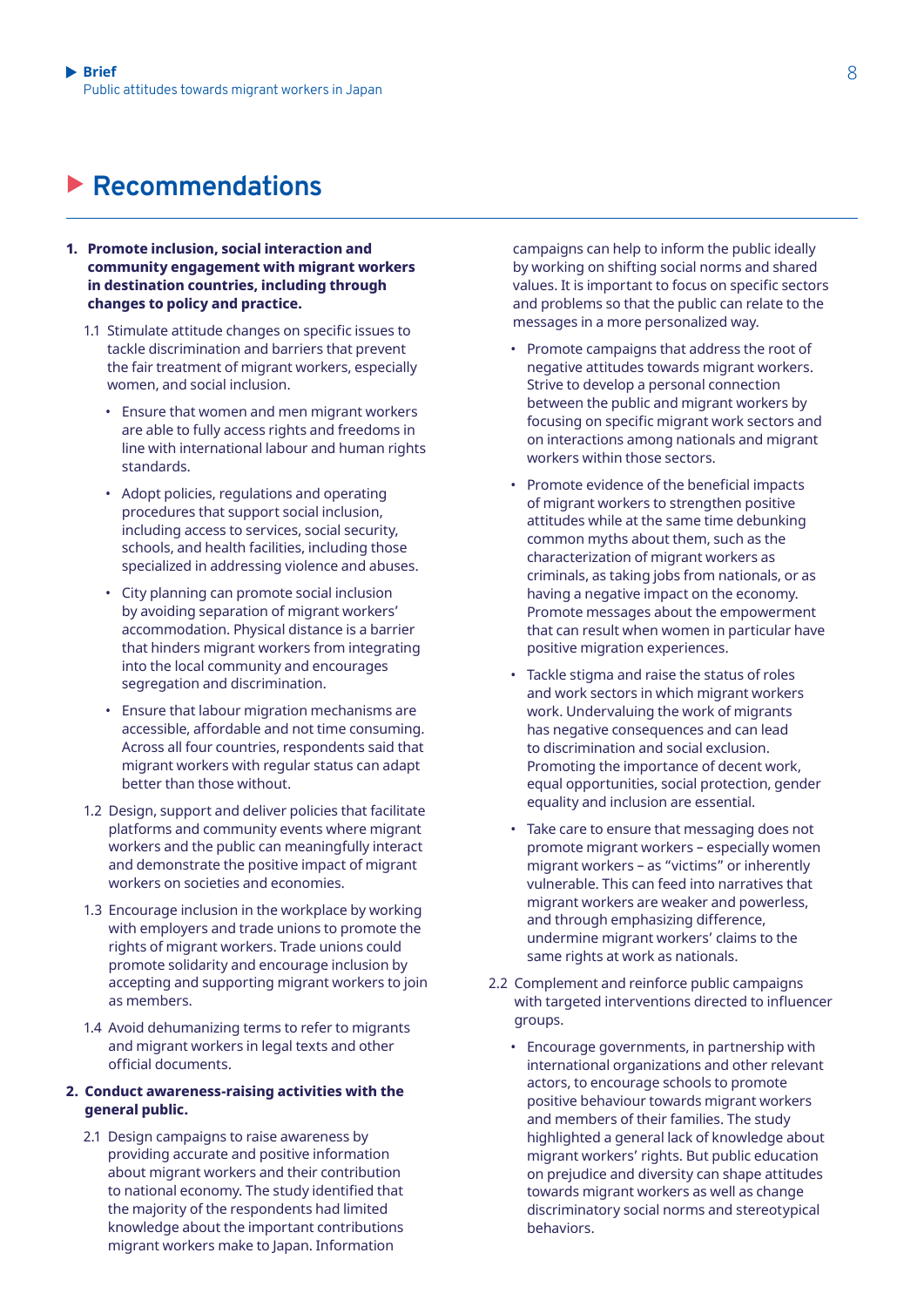- Implement interventions to encourage more balanced and inclusive reporting, as well as non-discriminatory terminology used by the news media when reporting stories about migrant workers. News media are influential and impact the public's attitudes as well as policy-makers' agendas. Terms such as "undocumented" and "irregular" can be used rather than "illegal"; and "migrant" rather than "alien". At all opportunities, humanize the individual representation of migrant workers and avoid descriptions that overemphasize the number of migrant workers or depict the migrant population as degrading the dominant culture.
- 2.3 Continue to track shifts and trends in public support for migrant workers in countries of destination. Doing so will allow ongoing campaigns and other interventions to adjust to any changes in public attitudes. More frequent tracking of attitudes can also enable studies to identify causation of changes in public support for migrant workers.

#### **3. Harness opportunities available given the high degree of public support for women migrant workers, including opportunities to address violence against women.**

- 3.1 Leverage the positive public support for ending violence against women migrant workers. Respondents showed high levels of support for access to shelters for women who experience violence and for stronger enforcement against violence. It is recommended to work with governments, trade unions, and NGOs to ensure the availability of shelters and comprehensive services designed to meet the needs of women migrant worker survivors of violence.
	- Ratify the ILO Violence and Harassment Convention, 2019 (No. 190).
	- Governments, employers, trade unions and NGOs should run campaigns to end violence and harassment, including against migrant women and other marginalized groups, in the world of work. Awareness raising and campaigning should form an important part of combined strategies linked to prevention of violence and harassment in the world of work.
	- Governments, employers, trade unions and CSOs should make sure information on available VAW services, including shelters, are available and widely disseminated.
	- Governments, trade unions and CSOs, including labour migration organizations should make sure to have tools and capacities to refer survivors of violence and abuse to available

VAW services through established referral pathways.

- 3.2 Leverage the public support for women migrant workers to receive maternity leave. Policy change and/or enforcement is needed in migrant countries of destination to ensure women migrant workers have de jure and de facto access to maternity leave within broader social security schemes, and that they are not discriminated against on the grounds of pregnancy, either at work or during recruitment.
- 3.3 Support governments and employers to actively promote gender-sensitive policies and practices that tackle gender stereotypes and occupational segregation. Strong gender segregation of occupation in the region is the result of stereotypical perceptions of what women can or cannot do as well as the consequence of genderdifferentiated barriers in access to specific job opportunities.

#### **4. Address declining attitudes of employers of domestic workers.**

- 4.1 Governments, trade unions and other stakeholders, including domestic workers groups, should conduct a coordinated and evidencebased publicity campaign on the social and economic value of domestic work; and on the rights of domestic workers. Domestic work is often undervalued, and often not fully considered as work, either by employers or through lack of full inclusion in national labour laws.
- 4.2 All stakeholders, including and especially the media, should use respectful terms to describe domestic workers. They should avoid terms such as "servant", "maid" and "helper", and instead use "domestic worker", which squarely shows that domestic workers are workers, and not servile or part of the family.
- 4.3 Leverage the positive public support for domestic workers to design and enforce regulations aimed at improving the working conditions of women migrant workers, as well as ratification of the Domestic Workers Convention, 2011 (No. 189). Respondents showed high levels of support for recognition of care workers, improvement of the working conditions of domestic workers, and equal labour rights for domestic workers on par with nationals. Japan has not yet ratified Convention No. 189.
- 4.4 Conduct further research to understand the knowledge, attitudes and practices (work entitlements provided) of employers of migrant domestic workers. Such a study is critical in light of the fact that employers today appear to show less support for migrant workers than before.